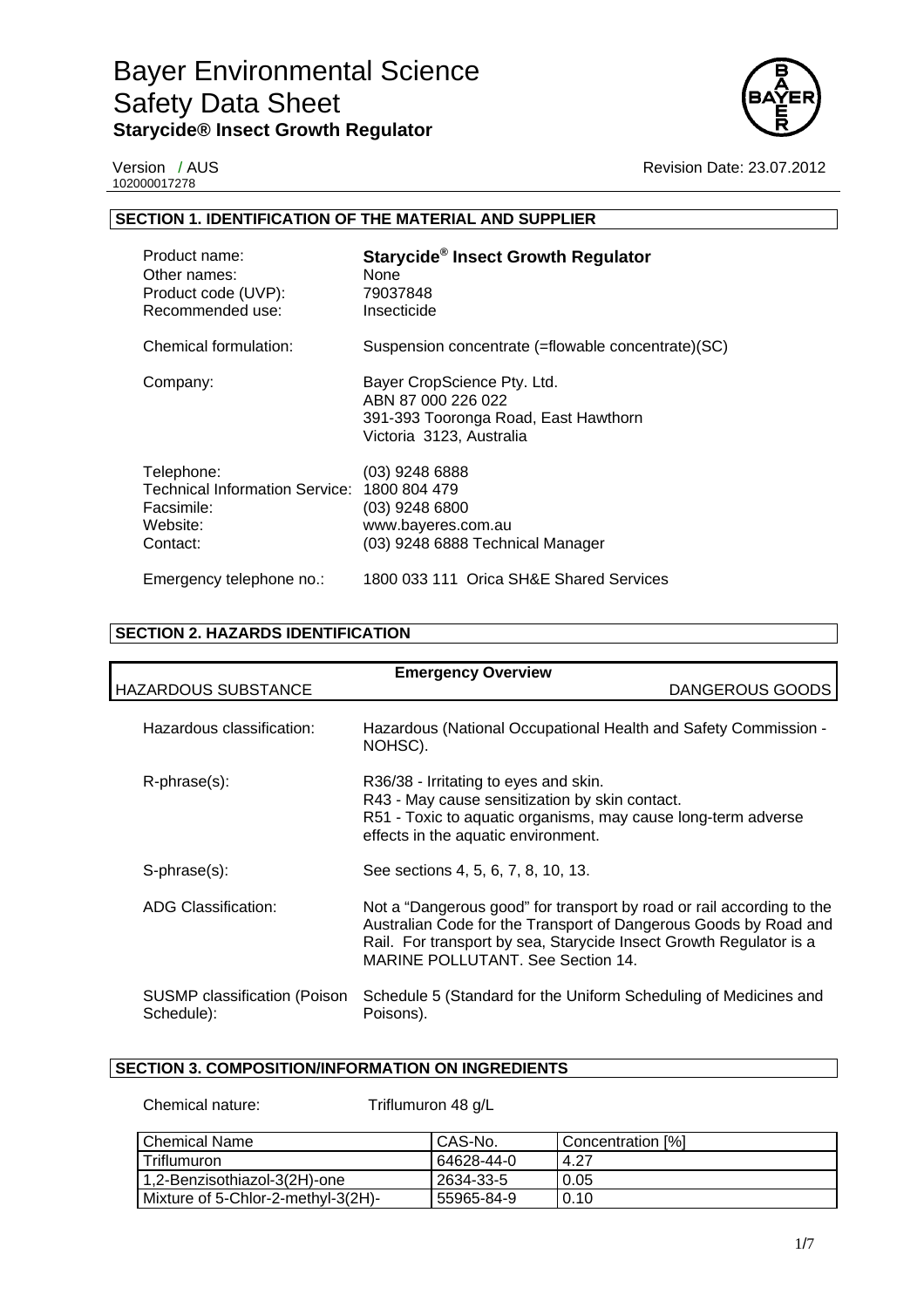

102000017278

Version / AUS **Revision Date: 23.07.2012** 

| isothiazolon and 2-Methyl-2H-isothiazol-<br>3-on |  |
|--------------------------------------------------|--|
| Other ingredients (non-hazardous) to<br>$100\%$  |  |

# **SECTION 4. FIRST AID MEASURES**

### **If poisoning occurs, immediately contact a doctor or Poisons Information Centre (telephone 13 11 26), and follow the advice given. Show this Safety Data Sheet to the doctor.**

#### **Inhalation**

Move the victim to fresh air and keep at rest. If symptoms persist, call a physician.

#### **Skin contact**

Take off contaminated clothing and shoes immediately. Wash off thoroughly with plenty of soap and water, if available with polyethyleneglycol 400, subsequently rinse with water.

#### **Eye contact**

Rinse immediately with plenty of water, also under the eyelids, for at least 15 minutes. If eye irritation or redness persists, see an ophthalmologist.

#### **Ingestion**

Keep at rest. If symptoms persist, call a physician.

## **Notes to physician**

## **Treatment**

Treat symptomatically.

## **SECTION 5. FIRE FIGHTING MEASURES**

#### **Suitable extinguishing media**

Water spray Foam Dry powder Carbon dioxide (CO<sub>2</sub>) Sand

#### **Hazards from combustion products**

In the event of fire the following may be released: Hydrogen chloride (HCl) Hydrogen fluoride Hydrogen cyanide (hydrocyanic acid) Carbon monoxide (CO) Nitrogen oxides (NOx)

## **Precautions for fire-fighting**

In the event of fire, wear self-contained breathing apparatus. Contain the spread of the fire-fighting media. Do not allow run-off from fire fighting to enter drains or water courses.

## **Hazchem Code** •3Z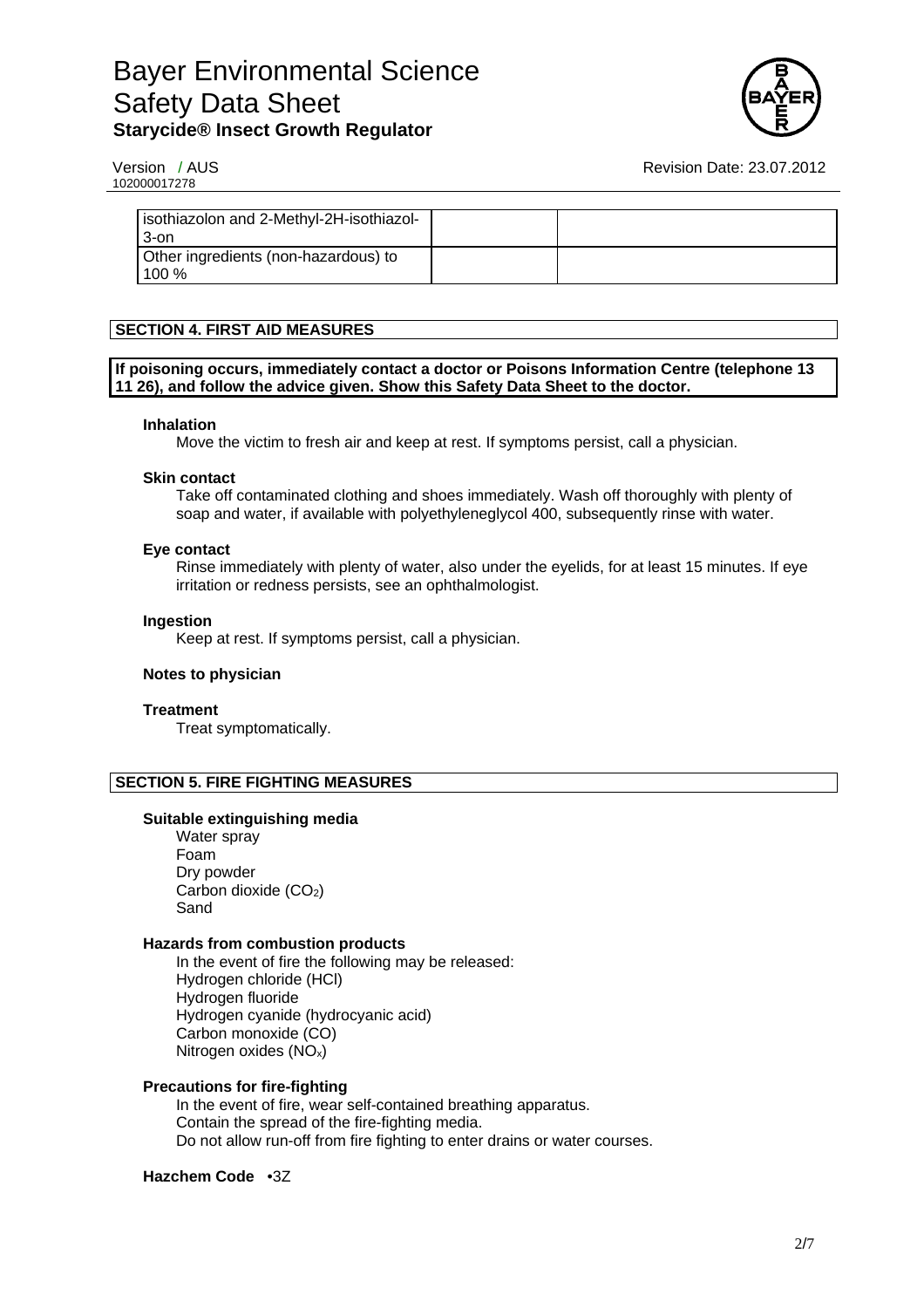

102000017278

Version / AUS **Revision Date: 23.07.2012** 

### **SECTION 6. ACCIDENTAL RELEASE MEASURES**

#### **Personal precautions**

Use personal protective equipment. Avoid contact with spilled product or contaminated surfaces. When dealing with a spillage do not eat, drink or smoke.

#### **Environmental precautions**

Contain contaminated water and fire fighting water. Do not allow to get into surface water, drains and ground water.

#### **Methods for cleaning up**

Soak up with inert absorbent material (e.g. sand, silica gel, acid binder, universal binder, sawdust). Avoid dust formation. Clean with detergents. Avoid solvents.

## **SECTION 7. HANDLING AND STORAGE**

#### **Handling**

Hygiene measures:

When using, do not eat, drink or smoke.

Remove soiled clothing immediately and clean thoroughly before using again. Wash hands thoroughly with soap and water after handling and before eating, drinking, chewing gum, using tobacco, using the toilet or applying cosmetics. Wash hands immediately after work, if necessary take a shower.

#### **Storage**

Requirements for storage areas and containers:

Keep out of the reach of children.

Protect against moisture.

Keep away from direct sunlight.

Keep containers tightly closed in a dry, cool and well-ventilated place.

Store in a cool, dry place and in such a manner as to prevent cross contamination with other crop protection products, fertilizers, food, and feed.

#### Suitable materials:

HDPE (high density polyethylene)

## **SECTION 8. EXPOSURE CONTROLS / PERSONAL PROTECTION**

## **Exposure standards**

No exposure standard has been assigned by the National Occupational Health and Safety Commission (Worksafe Australia) for the product or its ingredients.

#### **Personal protective equipment - End user**

| General advice:         | Eye wash facility and safety shower should be available.<br>Follow all label instructions. |
|-------------------------|--------------------------------------------------------------------------------------------|
| Respiratory protection: | No personal respiratory protective equipment normally required.                            |
| Hand protection:        | Elbow-length PVC or nitrile gloves.                                                        |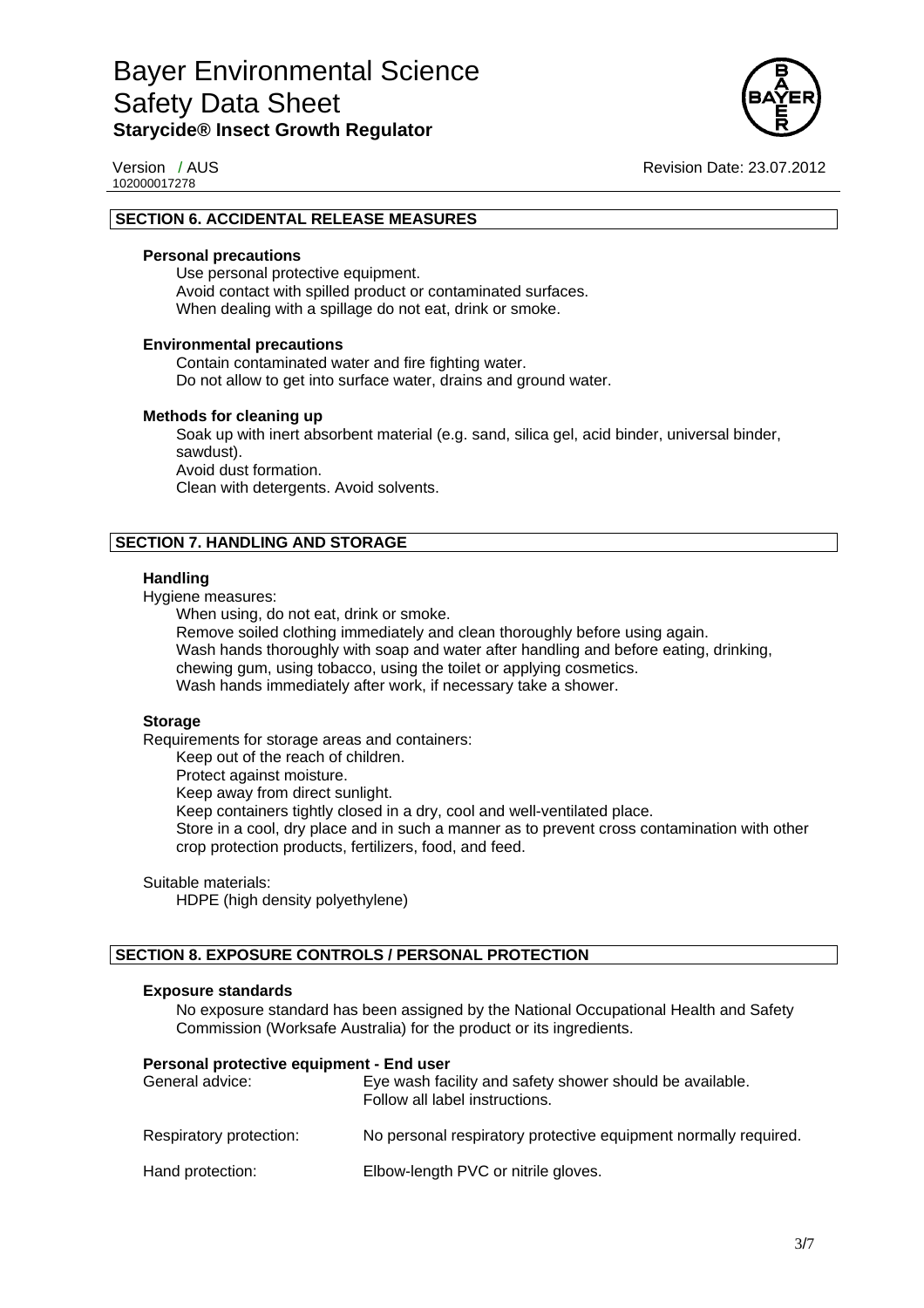

102000017278

# **Engineering controls**

Advice on safe handling: No engineering controls are required for the normal use of this product according to labeled directions for use.

# **SECTION 9. PHYSICAL AND CHEMICAL PROPERTIES**

| Appearance<br>Form:<br>Colour:<br>Odour:    | Liquid, suspension<br>Tan to grey<br>Slight |
|---------------------------------------------|---------------------------------------------|
| Safety data<br>pH:                          | 6.0 - 8.0 at 100 % (20 °C)                  |
| Flash point:                                | No data available                           |
| Ignition temperature:                       | No data available                           |
| Upper explosion limit:                      | No data available                           |
| Lower explosion limit:                      | No data available                           |
| Vapour pressure:                            | No data available                           |
| Relative vapour density:                    | No data available                           |
| Density:                                    | ca. 1.12 g/cm <sup>3</sup> at 20 °C         |
| Water solubility:                           | No data available                           |
| Partition coefficient: n-<br>octanol/water: | No data available                           |

# **SECTION 10. STABILITY AND REACTIVITY**

| Chemical stability:                  | Stable under normal conditions.                                                                                                                                                    |
|--------------------------------------|------------------------------------------------------------------------------------------------------------------------------------------------------------------------------------|
| Conditions to avoid:                 | Extremes of temperature and direct sunlight.                                                                                                                                       |
| Hazardous decomposition<br>products: | Thermal decomposition can lead to release of:<br>Hydrogen chloride (HCI)<br>Hydrogen fluoride<br>Hydrogen cyanide (hydrocyanic acid)<br>Carbon monoxide<br>Nitrogen oxides $(NOx)$ |
| Hazardous reactions:                 | No dangerous reaction known under conditions of normal use.                                                                                                                        |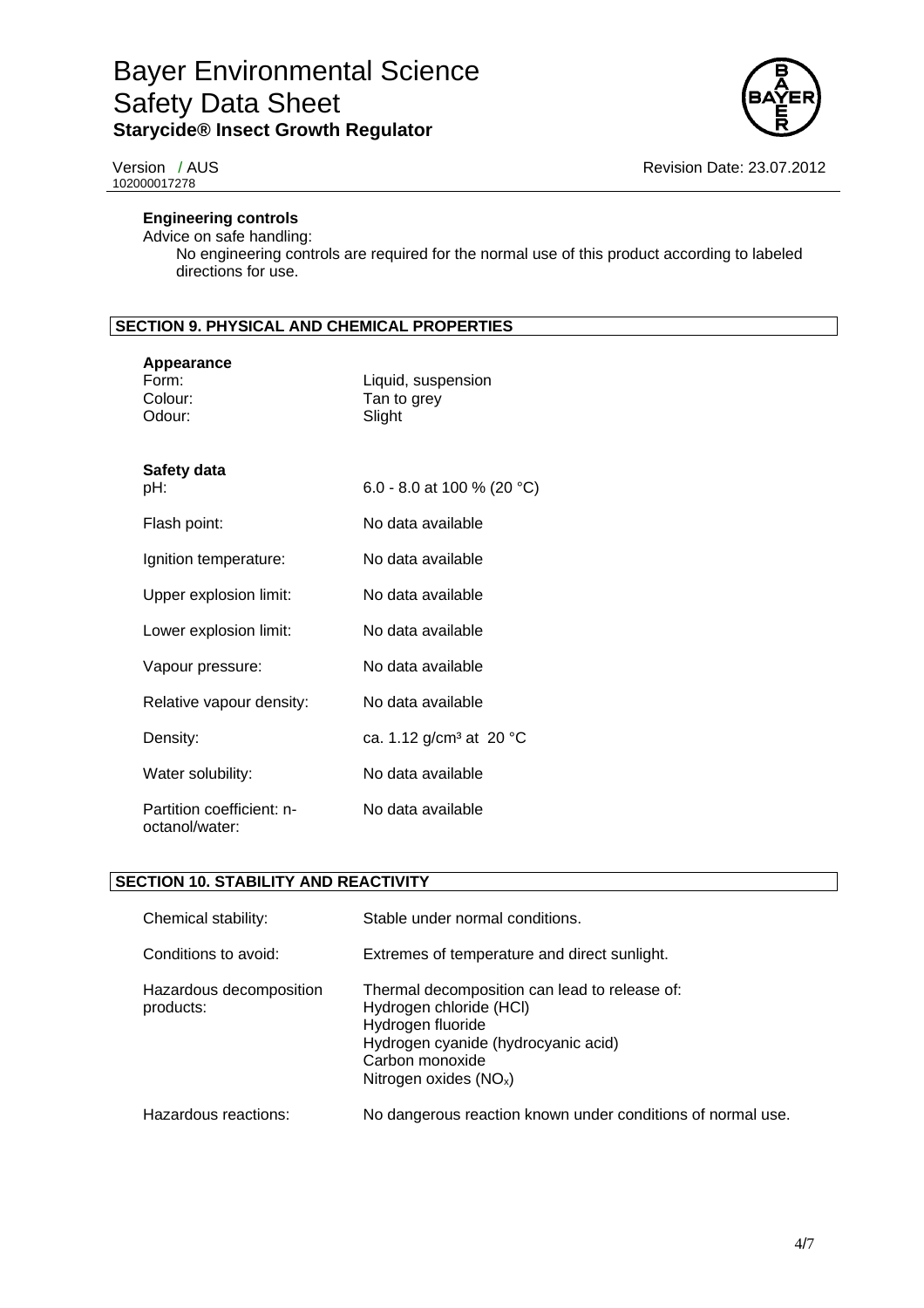

102000017278

Version / AUS **Revision Date: 23.07.2012** 

| <b>SECTION 11. TOXICOLOGICAL INFORMATION</b>           |                                                                                                    |  |
|--------------------------------------------------------|----------------------------------------------------------------------------------------------------|--|
| <b>Potential health effects</b><br>Inhalation:         | May cause irritation.                                                                              |  |
| Skin:                                                  | Irritating to skin.                                                                                |  |
| Eye:                                                   | Causes eye irritation.                                                                             |  |
| <b>Animal toxicity studies</b><br>Acute oral toxicity: | $LD_{50}$ (rat) > 5,000 mg/kg<br>The value mentioned relates to the active ingredient triflumuron. |  |
| Acute dermal toxicity:                                 | $LD_{50}$ (rat) > 5,000 mg/kg<br>The value mentioned relates to the active ingredient triflumuron. |  |
| Skin irritation:                                       | Slight irritation (rabbit).<br>The value mentioned relates to the active ingredient triflumuron.   |  |
| Eye irritation:                                        | No eye irritation (rabbit).<br>The value mentioned relates to the active ingredient triflumuron.   |  |

# **SECTION 12. ECOLOGICAL INFORMATION**

| <b>Ecotoxicity effects</b><br>Toxicity to fish: | $LC_{50}$ (Oncorhynchus mykiss (Rainbow trout)) > 320 mg/L<br>Exposure time: 96 h<br>The value mentioned relates to the active ingredient triflumuron.         |
|-------------------------------------------------|----------------------------------------------------------------------------------------------------------------------------------------------------------------|
| Toxicity to fish:                               | $LC_{50}$ (Leuciscus idus (Golden orfe)) > 100 mg/L<br>Exposure time: 96 h<br>The value mentioned relates to the active ingredient triflumuron.                |
| Toxicity to aquatic<br>invertebrates:           | $EC_{50}$ (Daphnia magna (Water flea)) 0.23 mg/L<br>Exposure time: 48 h<br>The value mentioned relates to the active ingredient triflumuron.                   |
| Toxicity to aquatic plants:                     | EC <sub>50</sub> (Scenedesmus quadricauda (Green algae)) > 25 mg/L<br>Exposure time: 96 h<br>The value mentioned relates to the active ingredient triflumuron. |
| Toxicity to other organisms:                    | LD <sub>50</sub> (Colinus virginianus (Bobwhite quail)) 561 mg/kg<br>The value mentioned relates to the active ingredient triflumuron.                         |

# **SECTION 13. DISPOSAL CONSIDERATIONS**

Rinse containers before disposal. Add rinsings to spray tank. Do not dispose of undiluted chemicals on site. Dispose of at a local authority landfill. If no landfill is available, bury the containers below 500 mm in a disposal pit specifically marked and set up for this purpose clear of waterways, desirable vegetation and tree roots. Empty containers and product should not be burnt.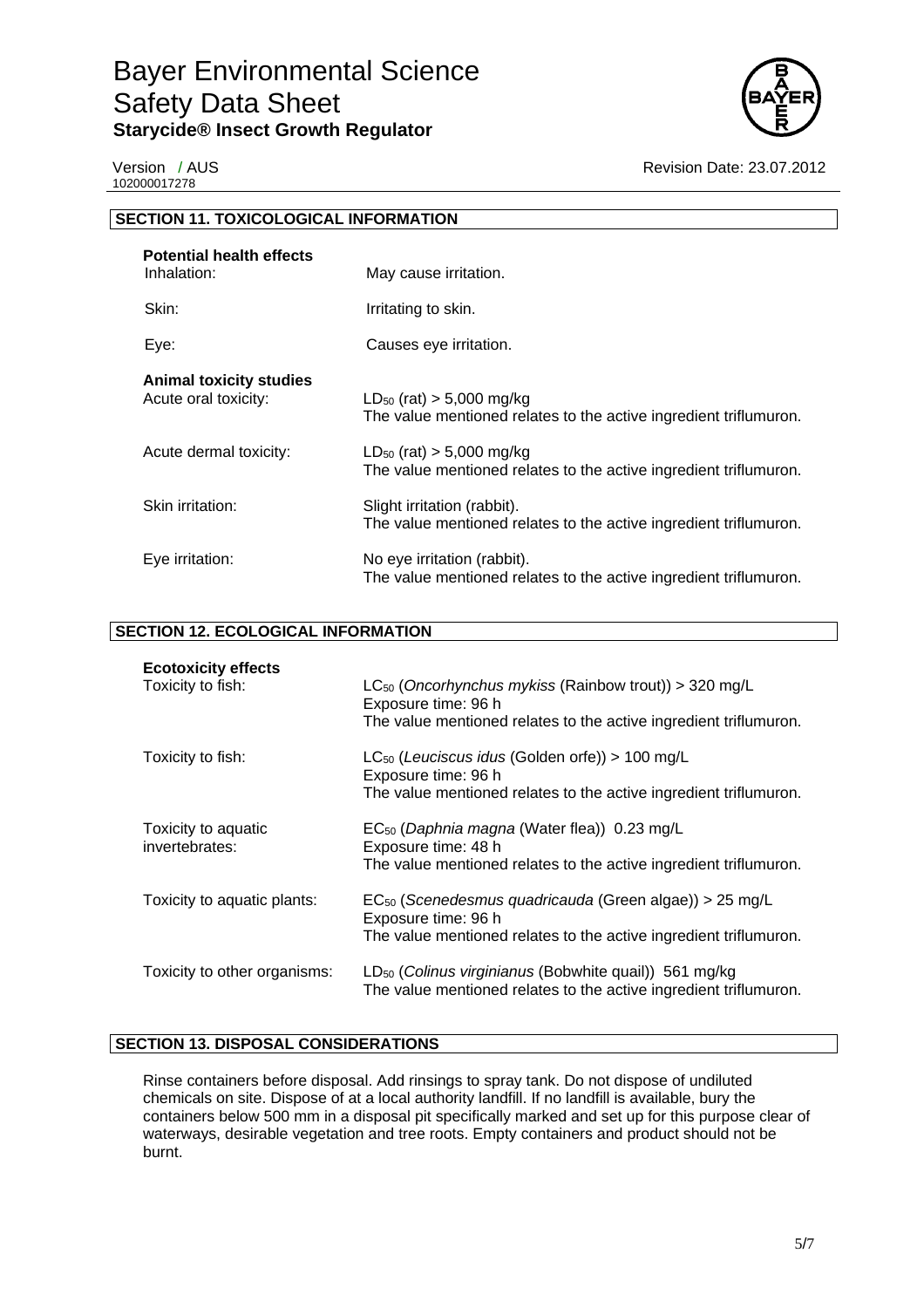

102000017278

Version / AUS **Revision Date: 23.07.2012** 

## **SECTION 14. TRANSPORT INFORMATION**

#### **ADG**

| UN-Number                                                                               | 3082                                         |
|-----------------------------------------------------------------------------------------|----------------------------------------------|
| Class                                                                                   | 9                                            |
| <b>Subsidiary Risk</b>                                                                  | None                                         |
| Packaging group                                                                         | Ш                                            |
| Description of the goods                                                                | ENVIRONMENTALLY HAZARDOUS SUBSTANCE, LIQUID, |
|                                                                                         | N.O.S.                                       |
|                                                                                         | (TRIFLUMURON SOLUTION)                       |
| Hazchem Code                                                                            | $\cdot 37$                                   |
| According to AU01, Environmentally Hazardous Substances in packagings, IBC or any other |                                              |

receptacle not exceeding 500 kg or 500 L are not subject to the ADG Code.

#### **IMDG**

**IATA** 

| <b>UN-Number</b>         | 3082                                         |
|--------------------------|----------------------------------------------|
| Class                    | 9                                            |
| <b>Subsidiary Risk</b>   | None                                         |
| Packaging group          | Ш                                            |
| EmS                      | F-A . S-F                                    |
| Marine pollutant         | YES.                                         |
| Description of the goods | ENVIRONMENTALLY HAZARDOUS SUBSTANCE, LIQUID, |
|                          | N.O.S.                                       |
|                          | (TRIFLUMURON SOLUTION)                       |

| 17.17 |                          |                                              |
|-------|--------------------------|----------------------------------------------|
|       | UN-Number                | 3082                                         |
|       | Class                    | 9                                            |
|       | <b>Subsidiary Risk</b>   | None                                         |
|       | Packaging group          | Ш                                            |
|       | Environm. Hazardous Mark | YES                                          |
|       | Description of the goods | ENVIRONMENTALLY HAZARDOUS SUBSTANCE, LIQUID, |
|       |                          | N.O.S.                                       |
|       |                          | (TRIFLUMURON SOLUTION)                       |
|       |                          |                                              |

## **SECTION 15. REGULATORY INFORMATION**

Registered according to the Agricultural and Veterinary Chemicals Code Act 1994.

Australian Pesticides and Veterinary Medicines Authority approval number: 61251.

See also Section 2.

## **SECTION 16. OTHER INFORMATION**

#### **Trademark information**

Starycide® is registered trademark of the Bayer Group.

This SDS summarises our best knowledge of the health and safety hazard information of the product and how to safely handle and use the product in the workplace. Each user should read this SDS and consider the information in the context of how the product will be handled and used in the workplace including in conjunction with other products.